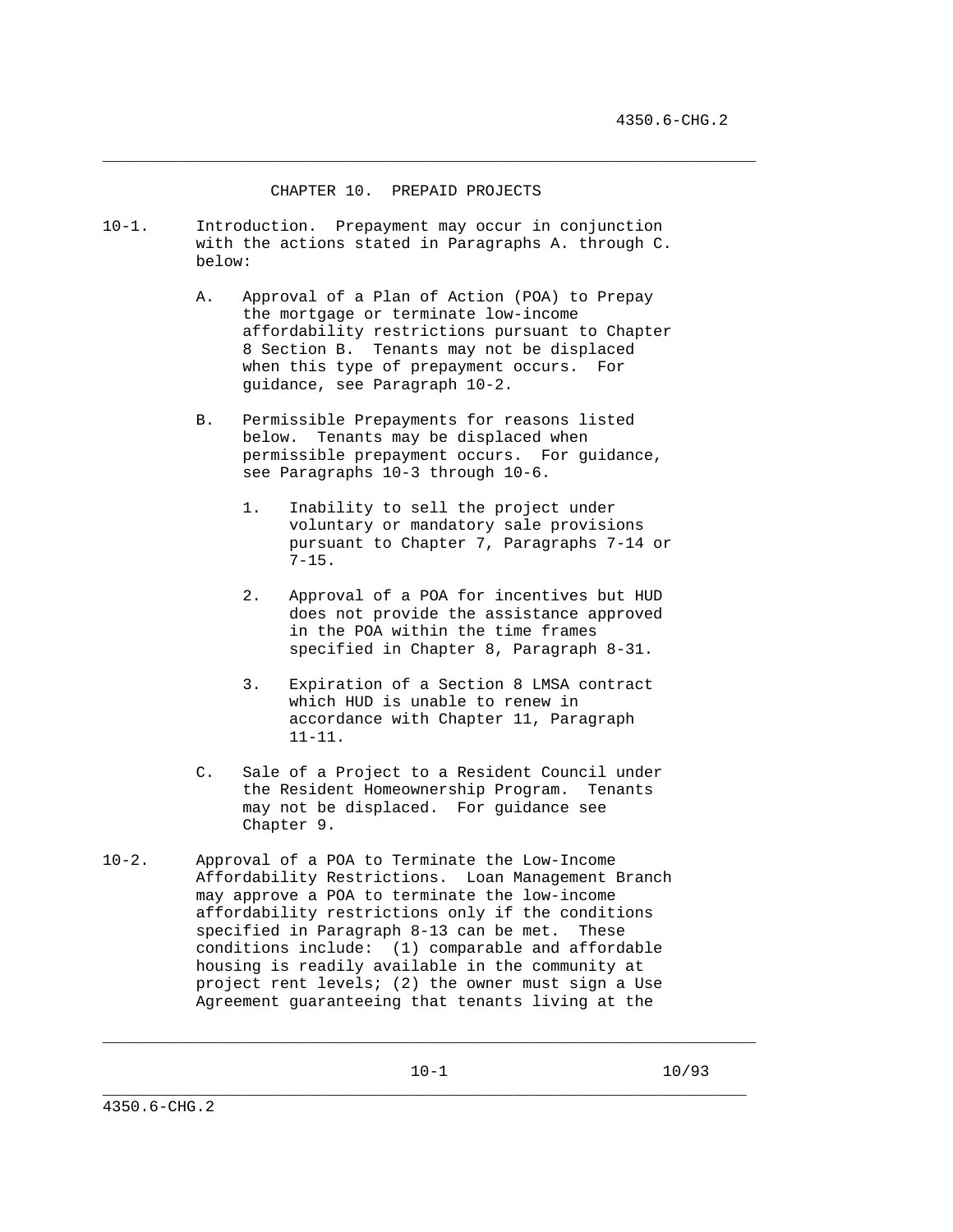project at POA approval will not be involuntarily displaced, due to the approval, prior to the maturity date of the initial mortgage; and (3) rent increases due to the POA approval are limited to the amounts shown in Paragraph 8-13.A.1.a. Rent increases above those specified in Paragraph 8-13.A.1.a. constitute involuntary displacement. Because one of the conditions of POA approval includes the aforementioned rent limits, the actions that HUD and the owner are required to take to help involuntarily displaced tenants should be minimal and are described below:

\_\_\_\_\_\_\_\_\_\_\_\_\_\_\_\_\_\_\_\_\_\_\_\_\_\_\_\_\_\_\_\_\_\_\_\_\_\_\_\_\_\_\_\_\_\_\_\_\_\_\_\_\_\_\_\_\_\_\_\_\_\_\_\_\_\_\_\_\_\_

- A. Loan Management Staff Actions: At least 30 days prior to acceptance of the prepayment, Loan Management staff must send each tenant in the project a letter in the form of Appendix 10-1, Notification to Tenants of Acceptance of Prepayment. LOG letters sent A copy of this letter also must be sent to the owner who must post it in each affected building. The letter advises tenants to contact the Loan Management Branch if the owner violates the Use Agreement which it signed in order to receive approval of the POA.
- B. Owner's Actions:
	- 1. Within five days of receiving Appendix 10-1 from HUD, the owner must post copies in each affected building.
	- 2. At its option, the owner may provide reasonable relocation assistance to tenants who voluntarily move. Any tenant may choose to accept or reject an incentive to move offered by the owner. HUD will not make Section 8 rental assistance available to help owners induce tenants to move.
- C. If the Loan Management Branch receives notification of violations of the Use Agreement, it will contact the Preservation Division for further guidance since Field Offices do not have the authority to take the necessary actions. The owner may be found to have violated the Use Agreement even if no one actually moves from the project; e.g., if the owner raises rents more than allowed.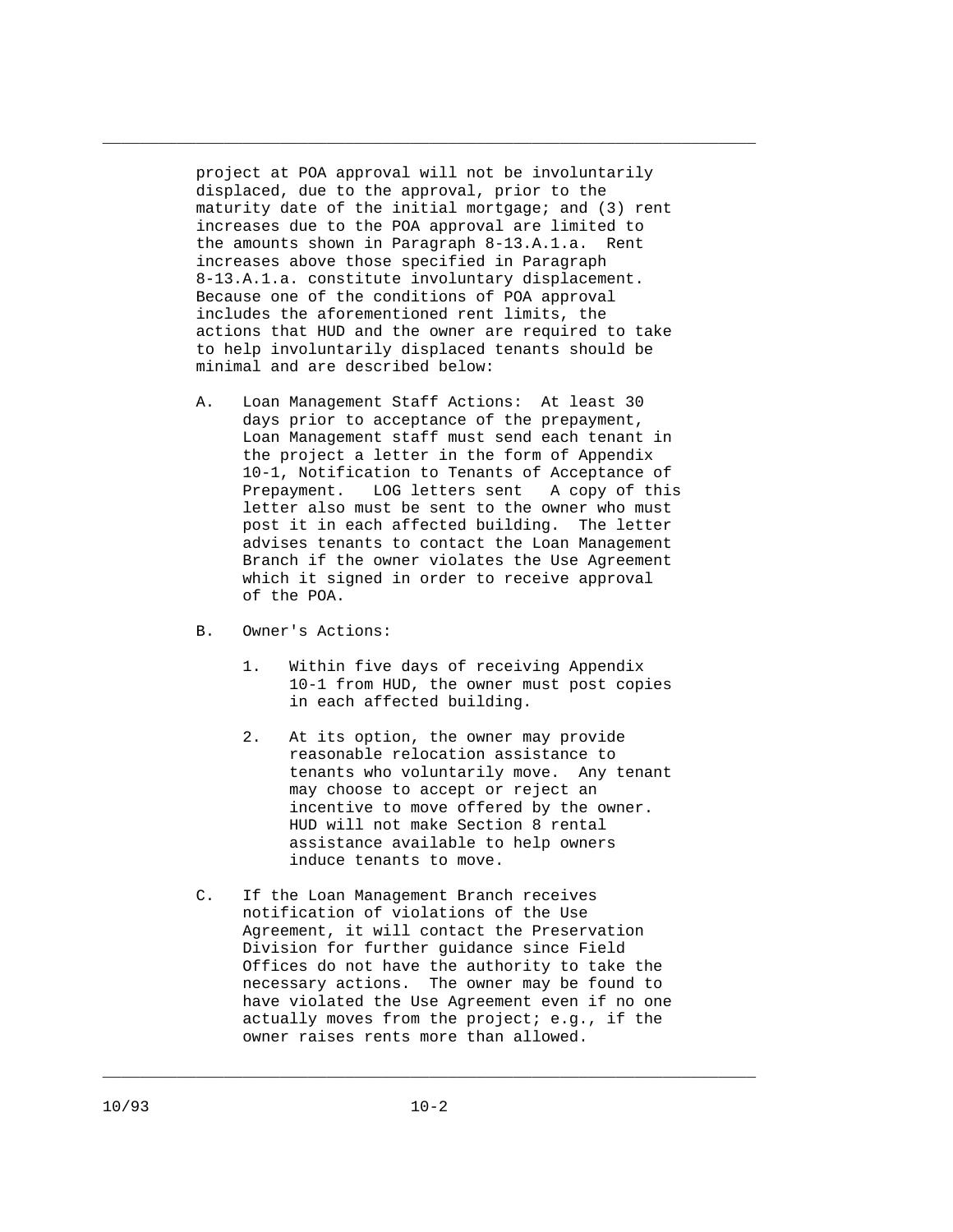10-3. Relocation of Displaced Tenants Under Permissible Prepayment. Loan Management staff may approve a permissible prepayment for the reasons specified in Paragraph 10-1.B. When any one of those things occur, owners and Loan Management staff are required to take certain actions to help tenants who are displaced due to the prepayment. There are additional actions owners may volunteer to take. Please note that the Uniform Relocation Act is not triggered by the permissible prepayments defined in Paragraph 10-1.B. The required and voluntary actions consist of the following:

\_\_\_\_\_\_\_\_\_\_\_\_\_\_\_\_\_\_\_\_\_\_\_\_\_\_\_\_\_\_\_\_\_\_\_\_\_\_\_\_\_\_\_\_\_\_\_\_\_\_\_\_\_\_\_\_\_\_\_\_\_\_\_\_\_\_\_\_\_

\_\_\_\_\_\_\_\_\_\_\_\_\_\_\_\_\_\_\_\_\_\_\_\_\_\_\_\_\_\_\_\_\_\_\_\_\_\_\_\_\_\_\_\_\_\_\_\_\_\_\_\_\_\_\_\_\_\_\_\_\_\_\_\_\_\_\_\_\_\_

- A. Owners' Actions:
	- 1. By the earlier of 15 days after approval of the permissible prepayment or 30 days before HUD accepts the prepayment, the owner must provide the Loan Management staff with the names and addresses of all project residents. LOG date when resident listings are received
	- 2. Loan Management staff will send the owner Appendix 10-2, Notification to Tenants of Available Protection or Appendix 10-3, Notification to Tenants in Low-Vacancy Areas of Available Protection. Within five days of receiving the notification from HUD, the owner must post a copy of such notice from HUD in each affected building. In some cases, as described in Paragraph B. below, both notices must be posted.
	- 3. The owner must review the tenant profiles to identify and compile a list of tenants living at the project at the time of POA approval who are expected to be displaced. A tenant who moves permanently will be considered displaced if the move occurs after:
		- a. The tenant is ordered to vacate the property;
		- b. The owner refuses to renew the tenant's lease;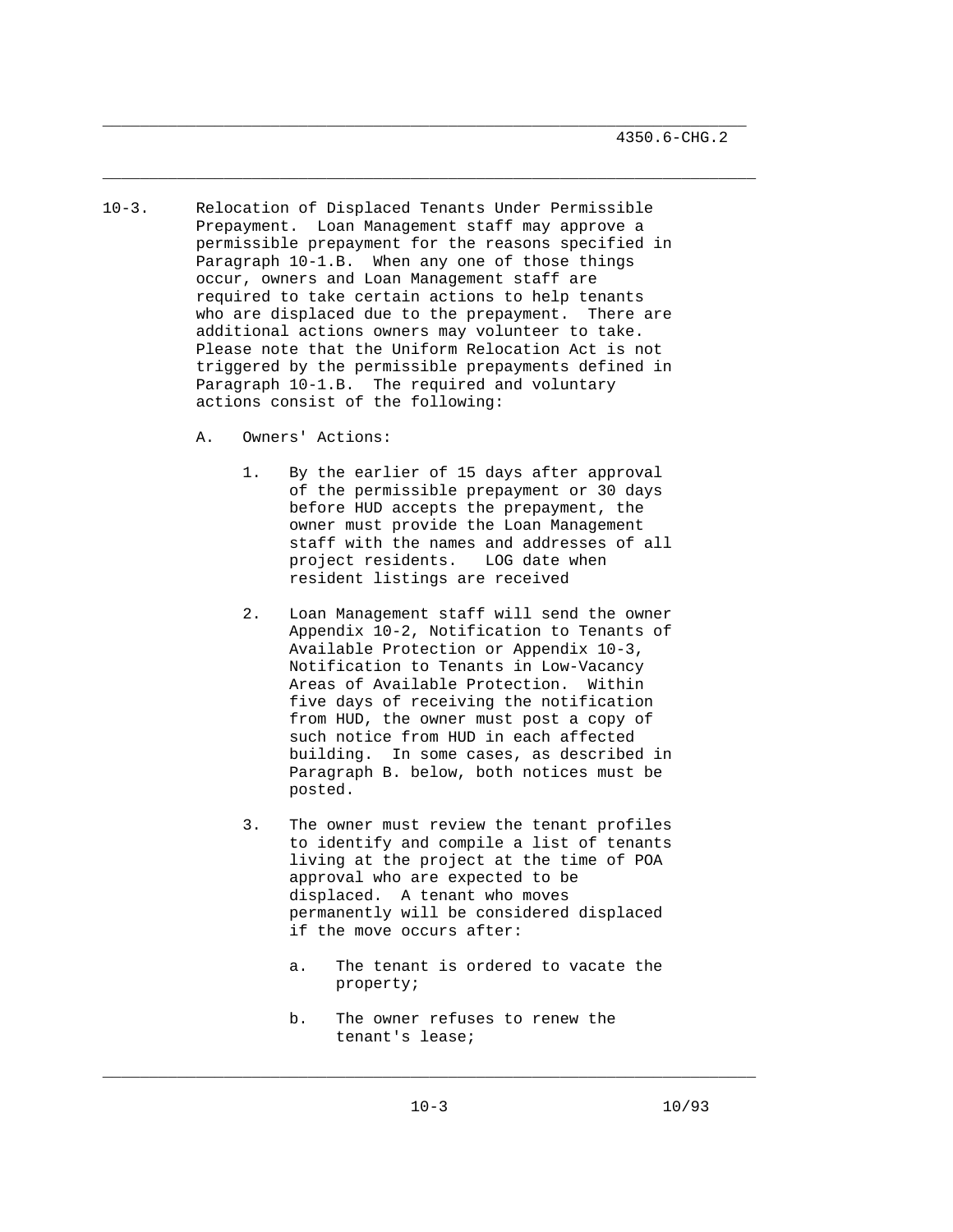c. The tenant's rent is increased, causing the Total Tenant Payment (TTP) of rent plus utility allowance to increase more than the amounts allowed in POAs to prepay. These amounts are defined in Chapter 8, Paragraph 8-13.A.1.a. The owner must calculate these percentages and increases for each tenant, maintain the information at the project office, and make it available to HUD staff upon request.

\_\_\_\_\_\_\_\_\_\_\_\_\_\_\_\_\_\_\_\_\_\_\_\_\_\_\_\_\_\_\_\_\_\_\_\_\_\_\_\_\_\_\_\_\_\_\_\_\_\_\_\_\_\_\_\_\_\_\_\_\_\_\_\_\_\_\_\_\_

\_\_\_\_\_\_\_\_\_\_\_\_\_\_\_\_\_\_\_\_\_\_\_\_\_\_\_\_\_\_\_\_\_\_\_\_\_\_\_\_\_\_\_\_\_\_\_\_\_\_\_\_\_\_\_\_\_\_\_\_\_\_\_\_\_\_\_\_\_\_

- 4. By the earlier of 30 days after identifying the tenants expected to be displaced, or 30 days prior to the date the owner prepays the mortgage, the owner must submit the following information to the Loan Management Branch for each tenant identified in Paragraph 3 above:
	- a. Name and address;
	- b. The unit size in which the tenant is currently dwelling;
	- c. Whether the tenant qualifies as a special needs tenant in accordance with Chapter 1, Paragraph 1-15, along with a statement describing the nature of the special need and the date the tenant first occupied the project;
	- d. A list of tenants receiving Section 8 rental assistance;
- e. A list of tenants who are very low-income but not receiving Section 8 rental assistance, along with documentation of their eligibility; and and state of the state of the state of the state of the state of the state of the state of the state of the
	- f. Whether the tenant currently pays more than 30 percent of its adjusted monthly income for TTP along with the percentage of income the tenant is paying.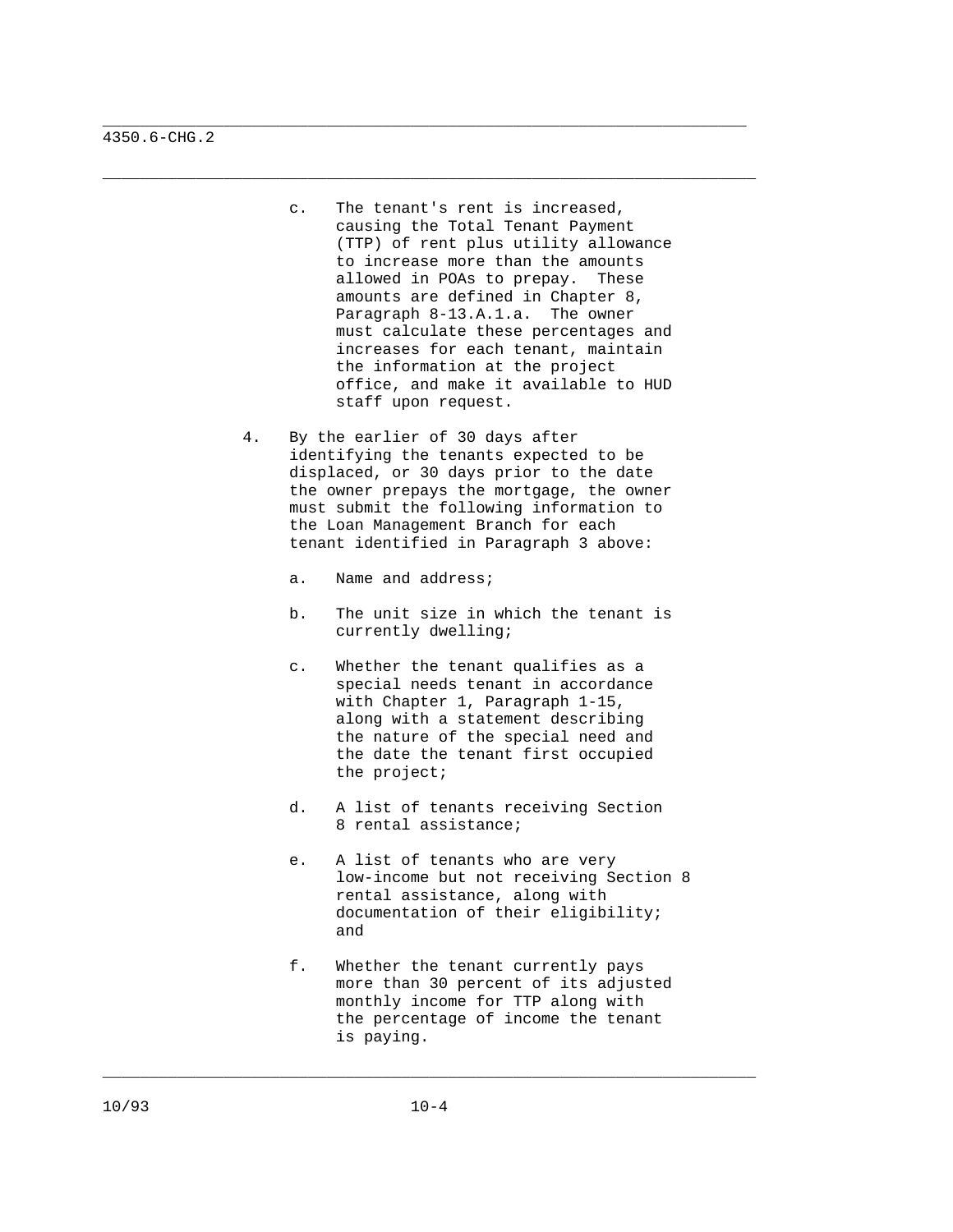5. Owners are required to pay 50 percent of the actual, reasonable, relocation expenses for all displaced tenants as described in Paragraph 10-5. Additional protections are available to special needs tenants and those living in low-vacancy areas in accordance with Paragraph 10-4.

\_\_\_\_\_\_\_\_\_\_\_\_\_\_\_\_\_\_\_\_\_\_\_\_\_\_\_\_\_\_\_\_\_\_\_\_\_\_\_\_\_\_\_\_\_\_\_\_\_\_\_\_\_\_\_\_\_\_\_\_\_\_\_\_\_\_\_\_\_

\_\_\_\_\_\_\_\_\_\_\_\_\_\_\_\_\_\_\_\_\_\_\_\_\_\_\_\_\_\_\_\_\_\_\_\_\_\_\_\_\_\_\_\_\_\_\_\_\_\_\_\_\_\_\_\_\_\_\_\_\_\_\_\_\_\_\_\_\_\_

- 6. The owner must provide, as part of any relocation assistance program, 50 percent of the expense of fair housing related counseling to those tenants affected by the proposed prepayment. Such counseling, advisory services and referrals should include information on the individual's rights under the Fair Housing Act and State and local fair housing laws and the process for filing and adjudicating a complaint of discrimination.
- B. Loan Management Staff Actions:
	- 1. At least 30 days prior to acceptance of the permissible prepayment, Loan Management staff must send each tenant in the project a letter in the form of Appendix 10-2. If it has been determined that the project is located in a low-vacancy area, Appendix 10-3 should be sent in lieu of Appendix 10-2; or, in addition to Appendix 10-2 if it has already been sent. LOG letters sent Loan Management staff must also send a copy of the appropriate letter to the owner who must post it in each affected building.
	- 2. Subject to appropriations, the Loan Management staff must make Section 8 vouchers or certificates available to help very low- or low-income tenants who are displaced. Further direction is provided in Paragraph 10-6.
	- 3. Loan Management staff must attempt to help tenants identified as likely to be displaced in Paragraph A.3. above to locate new housing by: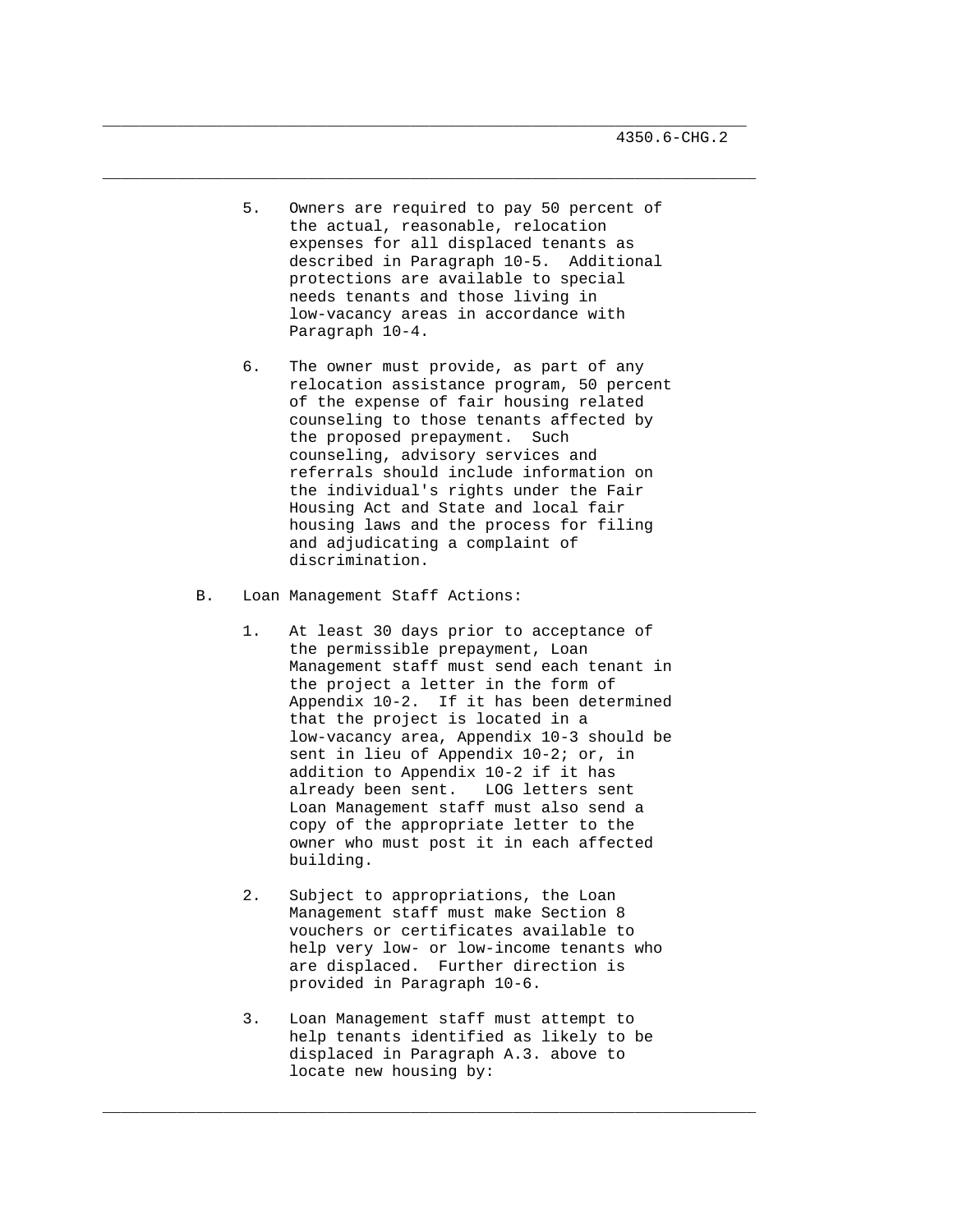\_\_\_\_\_\_\_\_\_\_\_\_\_\_\_\_\_\_\_\_\_\_\_\_\_\_\_\_\_\_\_\_\_\_\_\_\_\_\_\_\_\_\_\_\_\_\_\_\_\_\_\_\_\_\_\_\_\_\_\_\_\_\_\_\_\_\_\_\_\_

4350.6-CHG.2

- a. Coordinating with local public housing agencies to help any identified very low- or low-income tenant acquire a suitable, decent, safe, sanitary, and affordable dwelling unit in the same or nearby area;
- b. Requesting from the public housing agencies located in the same area as the affected project, a list of vacant units in low-rent public housing and other affordable projects that would be suitable for the displaced tenants; and
- c. Providing the identified tenants with the list of vacant units in low-rent public housing, along with the addresses of the local public housing agencies and a list of other HUD-subsidized housing. The lists must identify both the units and projects located within and outside of areas of minority and low-income concentration.
- C. Displaced Tenants who are not Identified by the Owner. Tenants living in the project at the time HUD accepts the prepayment, who should have been identified as displaced, in accordance with Paragraphs A.3. and A.4. above, but were not, are eligible for all benefits described in this Chapter.
- 10-4. Mandatory Continued Occupancy for Permissible Prepayment. The following protections apply to tenants living in projects subject to permissible prepayment in accordance with Paragraph 10-1.B.:
	- A. Protected Tenants. There are two categories of potentially displaced tenants who have guaranteed protection if they occupied a unit on the date of submission of the Initial Notice of Intent (NOI):
		- 1. Tenants with special needs as defined in Chapter 1, Paragraph 1-15; and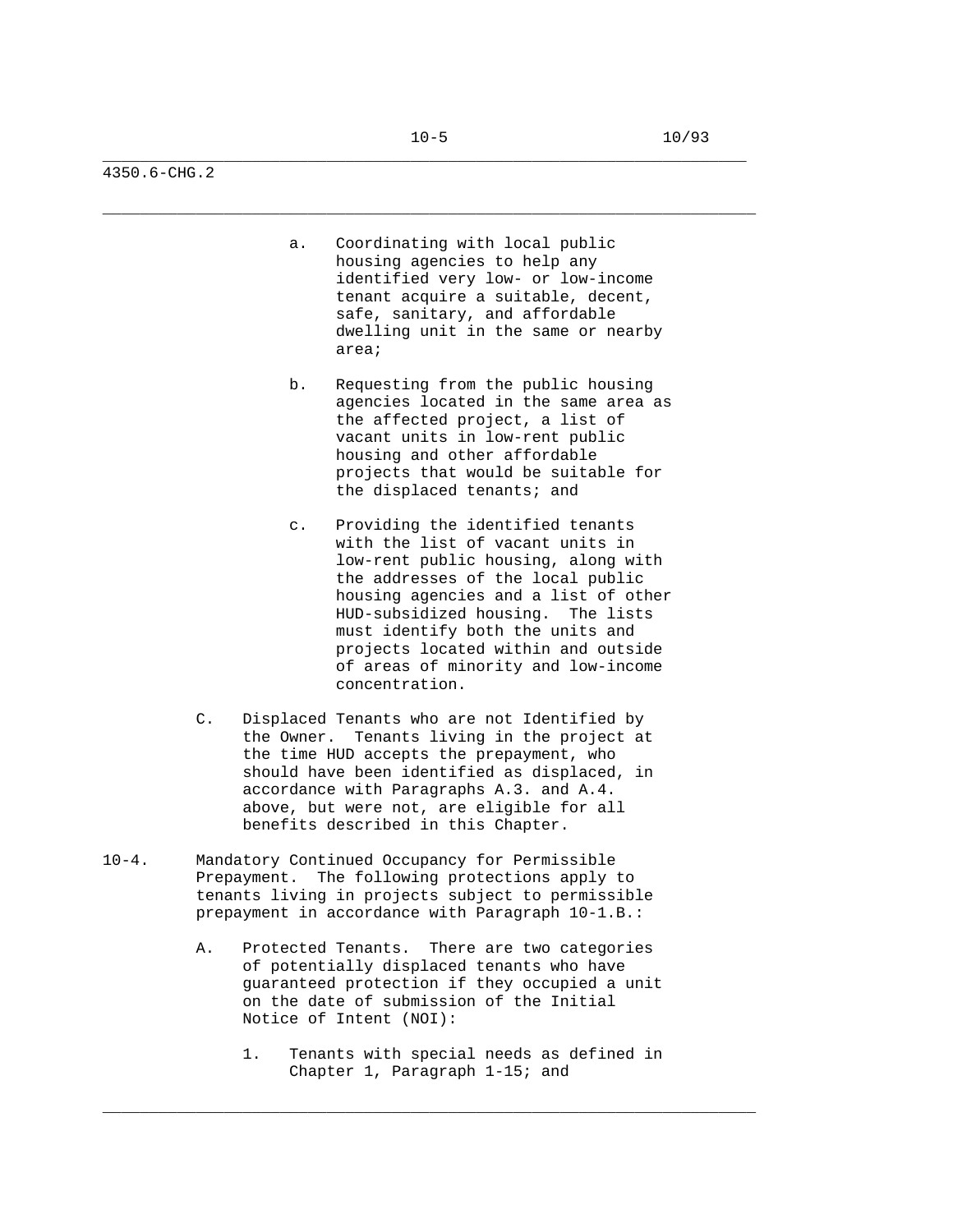2. Tenants living in low-vacancy areas (vacancy rate under four percent) where the owner has been notified by the local Field Office within 30 days of the request to prepay, in accordance with Chapter 11, Paragraph 11-12, that the area is designated low-vacancy.

\_\_\_\_\_\_\_\_\_\_\_\_\_\_\_\_\_\_\_\_\_\_\_\_\_\_\_\_\_\_\_\_\_\_\_\_\_\_\_\_\_\_\_\_\_\_\_\_\_\_\_\_\_\_\_\_\_\_\_\_\_\_\_\_\_\_\_\_\_

- B. Tenant Protection.
	- 1. Tenants meeting the requirements of Paragraph A. above, must be allowed to remain in the project for a period of at least three years from the date of prepayment or termination of the mortgage insurance contract. The TTP may not be raised for special needs tenants, except where rent increases are made necessary by increased operating costs and utility rates.
	- 2. If the tenant voluntarily agrees, the owner may meet the provision of continued occupancy by providing the assistance necessary for the tenant to rent a decent, safe, and sanitary unit in another project for the same three-year period and at a cost to the tenant not to exceed the tenant's projected TTP in the owner's project. The owner would pay relocation expenses incurred by displaced tenants who relocate pursuant to this Paragraph, to the extent necessary to induce affected tenants to move voluntarily, but in no case less than the expenses outlined in Paragraph 10-5.
	- 3. At least three months prior to the expiration of the three-year protection period, the owner must:
		- a. Identify the tenants whose protection is ending and who will be involuntarily displaced. The identification will be made in the manner outlined in Paragraph 10-3. A.3;
		- b. Send identified tenants a letter similar to that in Appendix 10-2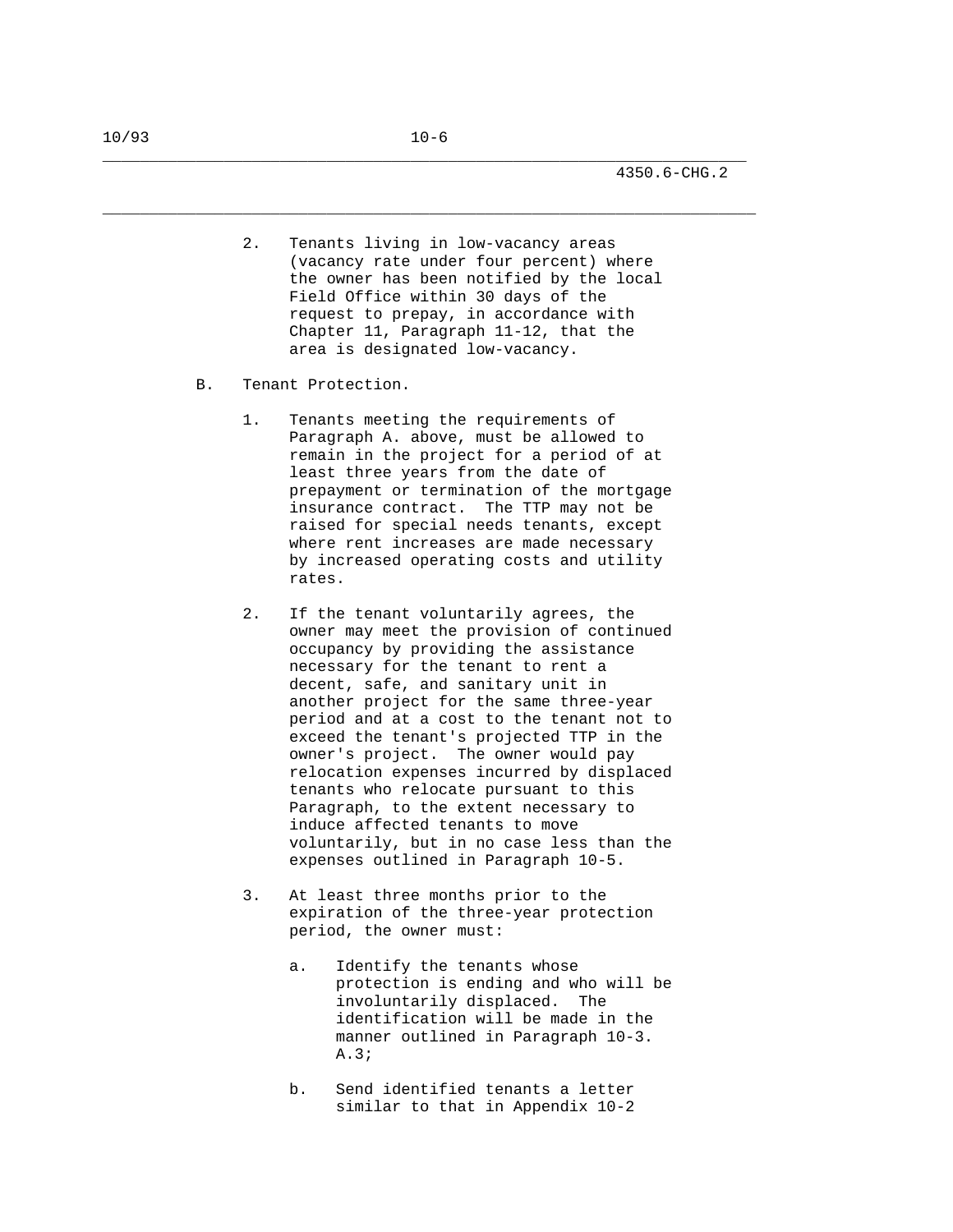## with appropriate modifications; and

\_\_\_\_\_\_\_\_\_\_\_\_\_\_\_\_\_\_\_\_\_\_\_\_\_\_\_\_\_\_\_\_\_\_\_\_\_\_\_\_\_\_\_\_\_\_\_\_\_\_\_\_\_\_\_\_\_\_\_\_\_\_\_\_\_\_\_\_\_\_

|                  | $10 - 7$                                                                                                                                                                                                                                                                                                                                                                                                                                                                                                                                                                                                                                                                                                                                                                           | 10/93 |
|------------------|------------------------------------------------------------------------------------------------------------------------------------------------------------------------------------------------------------------------------------------------------------------------------------------------------------------------------------------------------------------------------------------------------------------------------------------------------------------------------------------------------------------------------------------------------------------------------------------------------------------------------------------------------------------------------------------------------------------------------------------------------------------------------------|-------|
| $4350.6 - CHG.2$ |                                                                                                                                                                                                                                                                                                                                                                                                                                                                                                                                                                                                                                                                                                                                                                                    |       |
|                  | Send a list of identified tenants to<br>$\mathsf{C}$ .<br>the Loan Management staff.                                                                                                                                                                                                                                                                                                                                                                                                                                                                                                                                                                                                                                                                                               |       |
|                  | 4.<br>The Loan Management staff must help<br>identified tenants locate new housing in<br>the manner prescribed in Paragraph<br>$10 - 3.B.3.$                                                                                                                                                                                                                                                                                                                                                                                                                                                                                                                                                                                                                                       |       |
| $\mathsf{C}$ .   | Violation of Tenant Protection. Appendices<br>10-2 and 10-3, at least one of which is sent<br>to all tenants in the project, explain that if<br>rents for protected tenants are raised prior<br>to the expiration of the three-year period, or<br>other occupancy or relocation rights are<br>violated, the tenant should notify the Loan<br>Management Branch. If the Loan Management<br>Branch receives such notification, it should<br>contact the Preservation Division for further<br>guidance because Field Offices do not have the<br>authority to take the necessary actions.                                                                                                                                                                                              |       |
| D.               | If the Area Ceases to Be a Low-Vacancy Area.<br>If, prior to the expiration of the three-year<br>period, the owner feels that the area in which<br>the project is located is no longer a<br>low-vacancy area, the owner may request a<br>reassessment from HUD. A request for<br>reassessment should be sent to the Loan<br>Management Branch which will forward the<br>request to EMAS. The owner may only make one<br>such request during the three-year tenant<br>protection period. If EMAS finds that the<br>area is no longer a low-vacancy area, the Loan<br>Management staff must appropriately modify<br>Appendix 10-2 and mail it to tenants of the<br>project. All other actions required of the<br>owner and Loan Management staff by Paragraph<br>10-3 must be taken. |       |
| $10 - 5$ .       | Relocation Expenses for Permissible Prepayment.                                                                                                                                                                                                                                                                                                                                                                                                                                                                                                                                                                                                                                                                                                                                    |       |

 A. For projects identified in Paragraph 10-1.B., the owner must pay a minimum of 50 percent of the actual, reasonable relocation expenses of each family which is relocated in accordance with Paragraph 10-3 or 10-4. The Loan Management staff may increase this percentage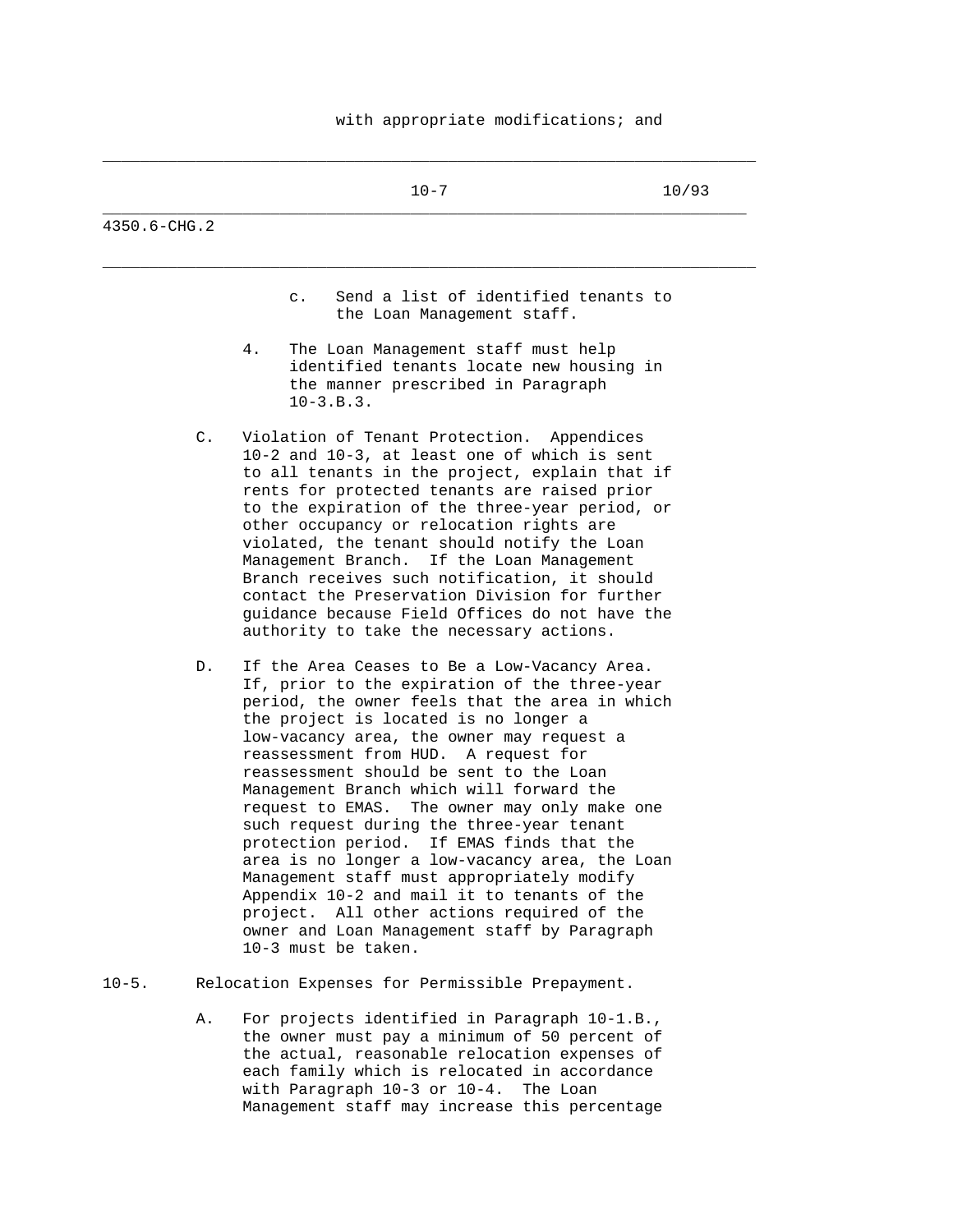to the extent that State or local law of general applicability requires a higher payment. Such allowable expenses are cited in Paragraph B. below.

| 10/93 |    | $10 - 8$ |                |                                                                                                                                                                                                                                                                                                                                                |  |  |
|-------|----|----------|----------------|------------------------------------------------------------------------------------------------------------------------------------------------------------------------------------------------------------------------------------------------------------------------------------------------------------------------------------------------|--|--|
|       |    |          |                | 4350.6-CHG.2                                                                                                                                                                                                                                                                                                                                   |  |  |
|       | В. |          |                | Allowable costs for moving: The owner may<br>choose one of the following options to<br>determine actual, reasonable moving expenses:                                                                                                                                                                                                           |  |  |
|       |    | 1.       |                | Provide actual, reasonable and necessary<br>moving expenses for the unit's legitimate<br>occupants.<br>Each tenant should contact a<br>moving company of their choice to obtain<br>information about the amount of actual<br>costs for moving and give this<br>information to the owner. Such expenses<br>may include, but are not limited to: |  |  |
|       |    |          | а.             | Transportation of the person and<br>personal property for a reasonable<br>distance;                                                                                                                                                                                                                                                            |  |  |
|       |    |          | b.             | Packing, crating, uncrating and<br>unpacking of the personal property;                                                                                                                                                                                                                                                                         |  |  |
|       |    |          | $\mathsf{c}$ . | Disconnecting, dismantling,<br>removing, reassembling, and<br>reinstalling relocated household<br>appliances, and other personal<br>property;                                                                                                                                                                                                  |  |  |
|       |    |          | d.             | Utility hook-ups, including<br>reinstallation of telephone and<br>cable television service;                                                                                                                                                                                                                                                    |  |  |
|       |    |          | е.             | Insurance for the replacement value<br>of the property in connection with<br>the move and necessary storage;                                                                                                                                                                                                                                   |  |  |
|       |    |          | f.             | Credit checks;                                                                                                                                                                                                                                                                                                                                 |  |  |
|       |    |          | g.             | Other moving-related expenses<br>determined to be reasonable and<br>necessary. Documentation of special<br>needs may be required; and                                                                                                                                                                                                          |  |  |
|       |    |          | h.             | Necessary advisory services, i.e.,<br>timely information, counseling<br>(including Fair Housing Counseling),                                                                                                                                                                                                                                   |  |  |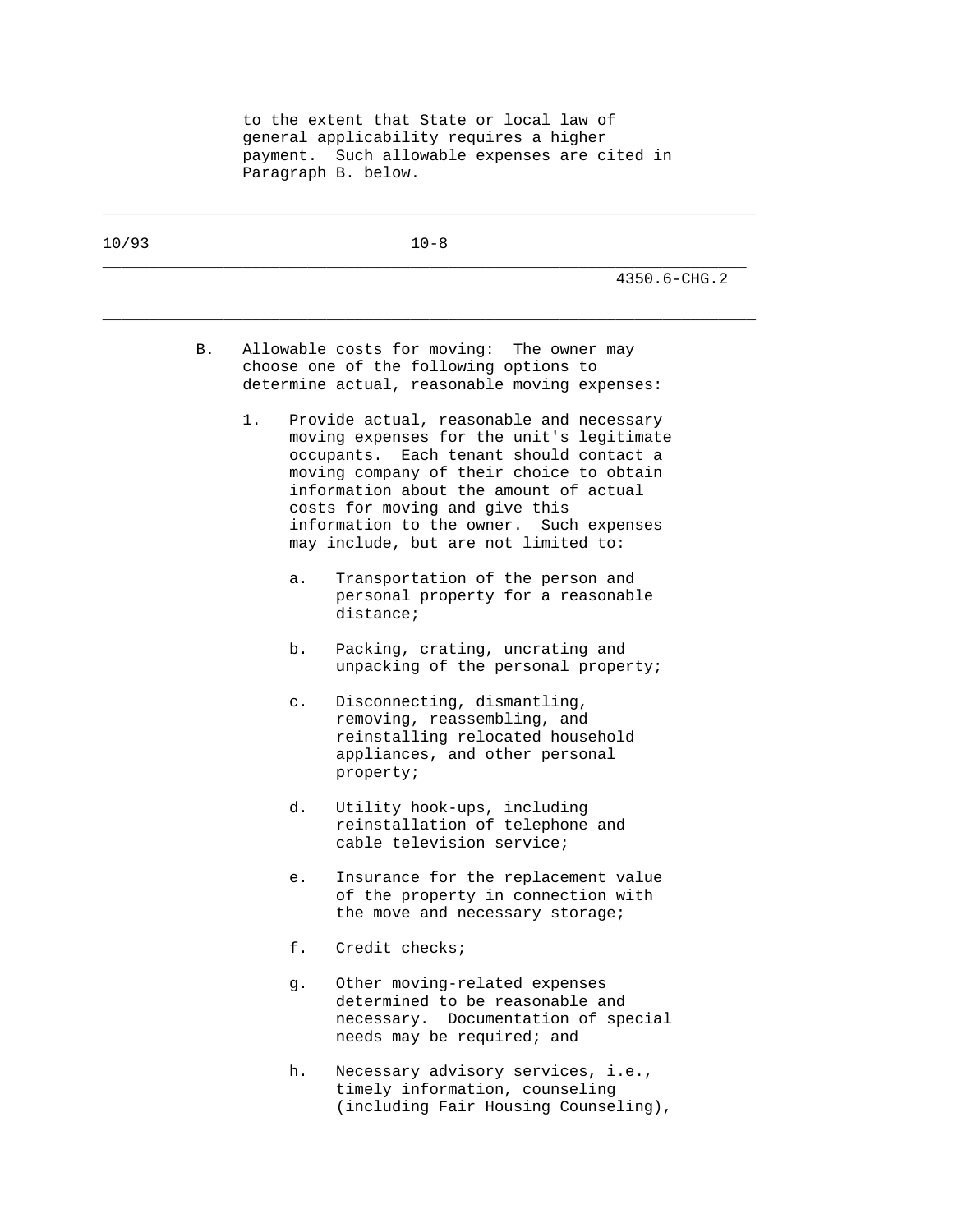|              | $10 - 9$ | 10/93 |
|--------------|----------|-------|
| 4350.6-CHG.2 |          |       |

\_\_\_\_\_\_\_\_\_\_\_\_\_\_\_\_\_\_\_\_\_\_\_\_\_\_\_\_\_\_\_\_\_\_\_\_\_\_\_\_\_\_\_\_\_\_\_\_\_\_\_\_\_\_\_\_\_\_\_\_\_\_\_\_\_\_\_\_\_\_

- 2. Offer tenants a moving expense and dislocation allowance. The amount of the allowance must be determined in accordance with a schedule of allowances established by the owner that takes into account the number of rooms in the tenant's present dwelling and whether the tenant owns and must move the furniture. The moving allowance also must include the costs of advisory services shown in Paragraph 1.h. above. Any tenant may refuse the dislocation allowance and request actual expenses in accordance with Paragraph 1. above.
- C. When the procedures outlined in Paragraphs A. and B. above have been completed, the owner and tenant must agree in writing on the cost of the move and the amount to be reimbursed. If the owner and tenant do not agree on a moving expense payment, then each of them may contact the Loan Management Branch to receive further guidance.
- 10-6. Section 8 Assistance for Permissible Prepayment.
	- A. Available to Tenants.
		- 1. Each very low- or low-income family displaced as a result of a prepayment described in Paragraphs 10-1.B., subject to the availability of funds, will be eligible to receive Section 8 rental assistance in the form of Section 8 certificates or vouchers in accordance with HUD requirements. At its discretion, PIH may set the Section 8 existing fair market rent levels for the project at "the exception rent" in order to allow tenants to use certificates to remain at the project. Exception rents will be established in accordance with HUD requirements.